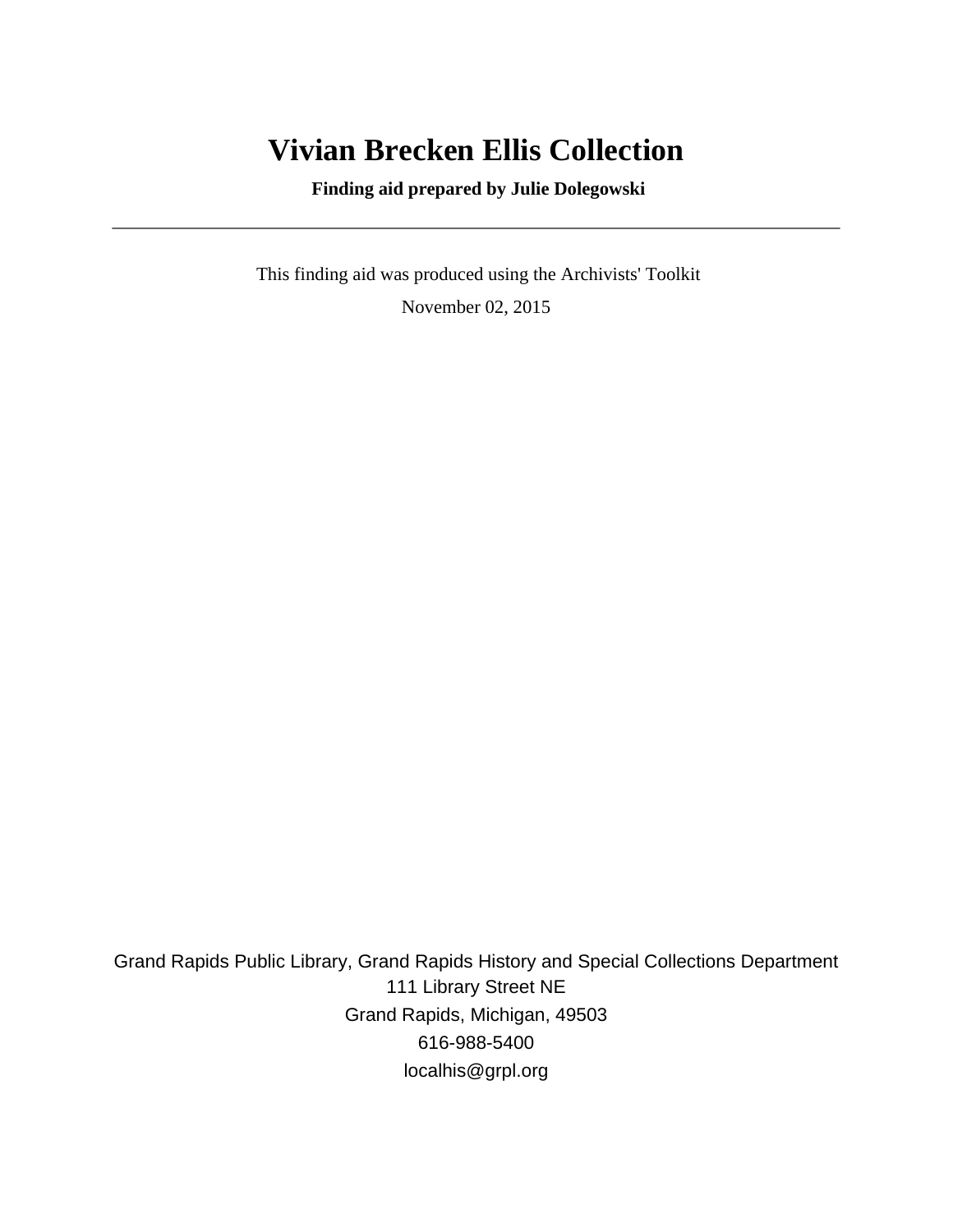## **Table of Contents**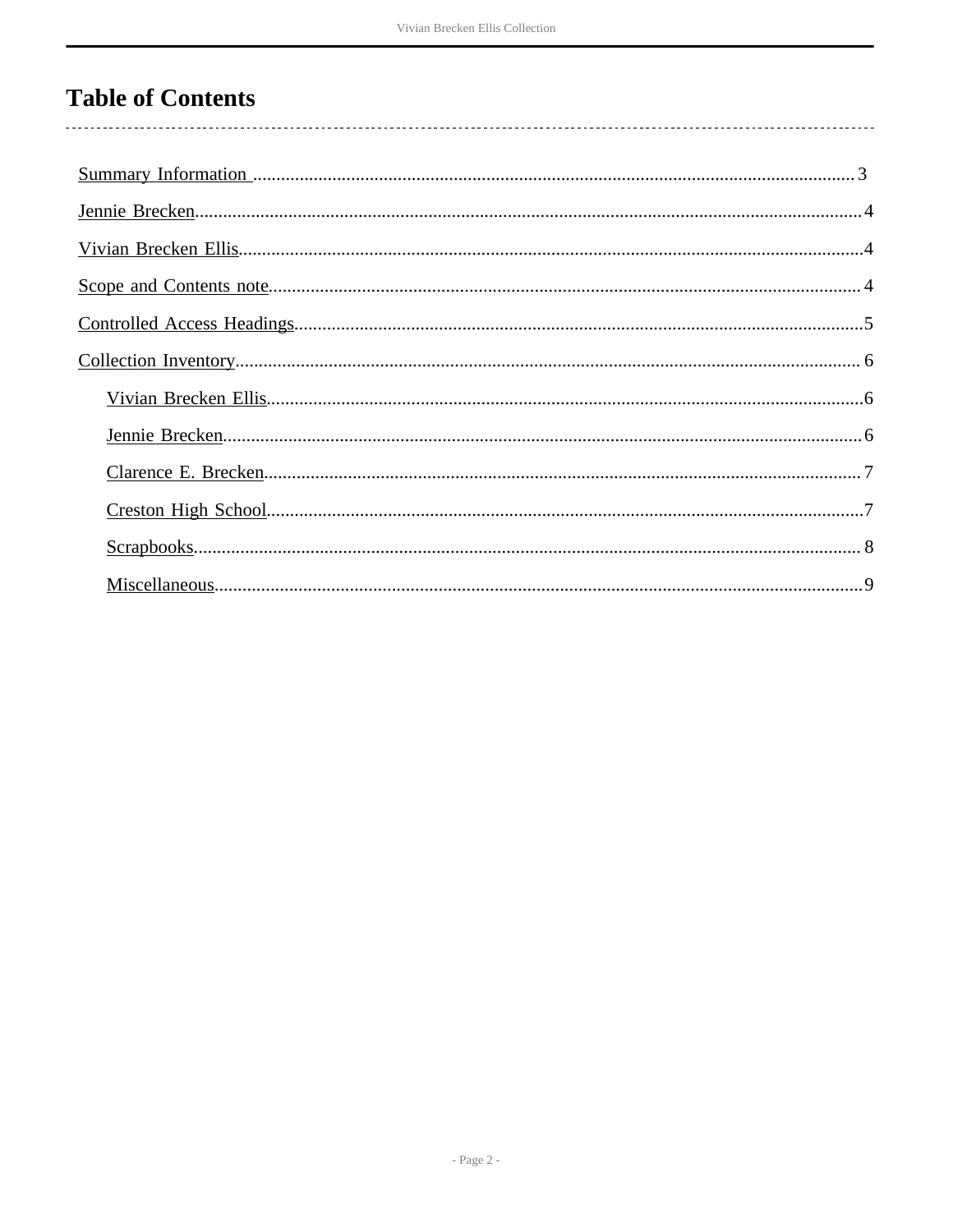# <span id="page-2-0"></span>**Summary Information**

| <b>Repository</b> | Grand Rapids Public Library, Grand Rapids History and Special<br><b>Collections Department</b>                                                                                                                                          |
|-------------------|-----------------------------------------------------------------------------------------------------------------------------------------------------------------------------------------------------------------------------------------|
| <b>Title</b>      | Vivian Brecken Ellis Collection                                                                                                                                                                                                         |
| Date [bulk]       | Bulk, 1935-1938                                                                                                                                                                                                                         |
| Date [inclusive]  | 1909 to 1988                                                                                                                                                                                                                            |
| <b>Extent</b>     | 2.0 Linear feet 1 Blue Box, 1 flat box                                                                                                                                                                                                  |
| Language          | English                                                                                                                                                                                                                                 |
| <b>Abstract</b>   | Vivian Brecken Ellis was a Grand Rapids area business woman. She was<br>a graduate of Creston High School and Grand Rapids Junior College.<br>She remained in Grand Rapids her entire life and was a co-founder of<br>Distributors Inc. |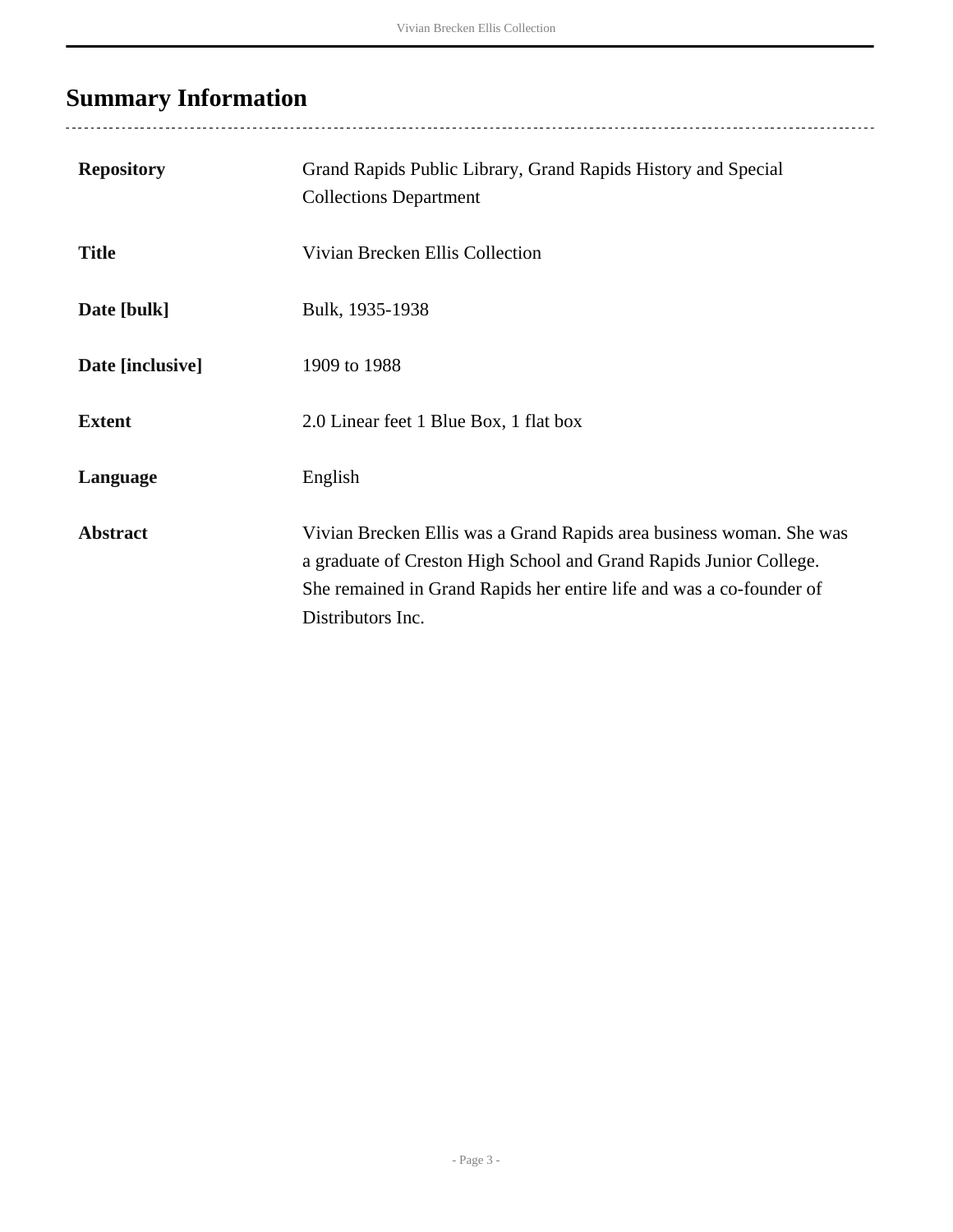### <span id="page-3-0"></span>**Jennie Brecken**

Jennie Brecken was from Highland, MI and attended Marion High School where she graduated in 1910. She later attended Central State Normal School (now Central Michigan University), where she received her teaching certificate in 1911. She was married to Clarence Brecken and was the mother of Vivian Brecken Ellis

### <span id="page-3-1"></span>**Vivian Brecken Ellis**

Vivian Brecken Ellis was a Grand Rapids area businesswoman. She attended Creston High School and was active in many activities including theater and National Honor Society. She graduated from Creston High School in 1938, and in 1940 she received an Associates in Arts from Grand Rapids Junior College (now Grand Rapids Community College). She was married to John Ellis. Vivian was also co-founder of Distributors Inc., a Grand Rapids area business, and worked in business for many years until her retirement. She passed away on February 12, 1991.

### <span id="page-3-2"></span>**Scope and Contents note**

This collection includes documents from the life of Vivian Brecken Ellis and family. This includes items from her mother Jennie Brecken and father Clarence Brecken. Items are mainly related to education and include assignments and diplomas, along with other miscellaneous objects. The collection also contains scrapbooks. Of particular interest in this collection are objects relating to Creston High School, particularly from 1935-1938. Additionally, several objects related to the Creston High School Class of 1938 50th Class Reunion are also included in this collection. The collection does not include anything about Distributors Inc, the business which Vivian Ellis Co-Founded.

### **Administrative Information**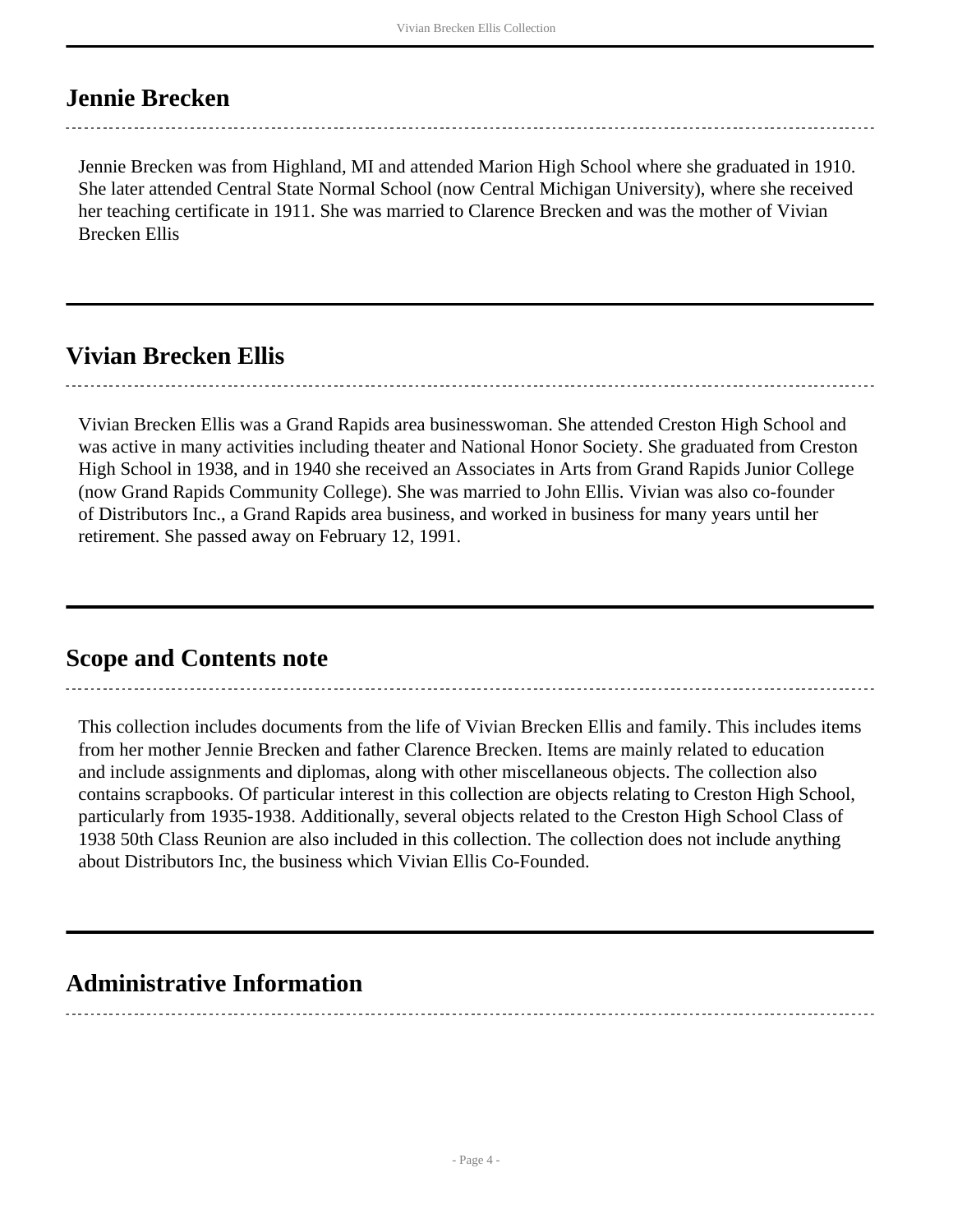#### **Publication Information**

Grand Rapids Public Library, Grand Rapids History and Special Collections Department

### <span id="page-4-0"></span>**Controlled Access Headings**

#### **Corporate Name(s)**

• Creston High School.

#### **Geographic Name(s)**

• Grand Rapids (Mich.) -- History

#### **Personal Name(s)**

- Brecken, Clarence E.
- Brecken, Jennie
- Ellis, Vivian Irma Brecken

#### **Subject(s)**

• High schools -- Michigan -- Grand Rapids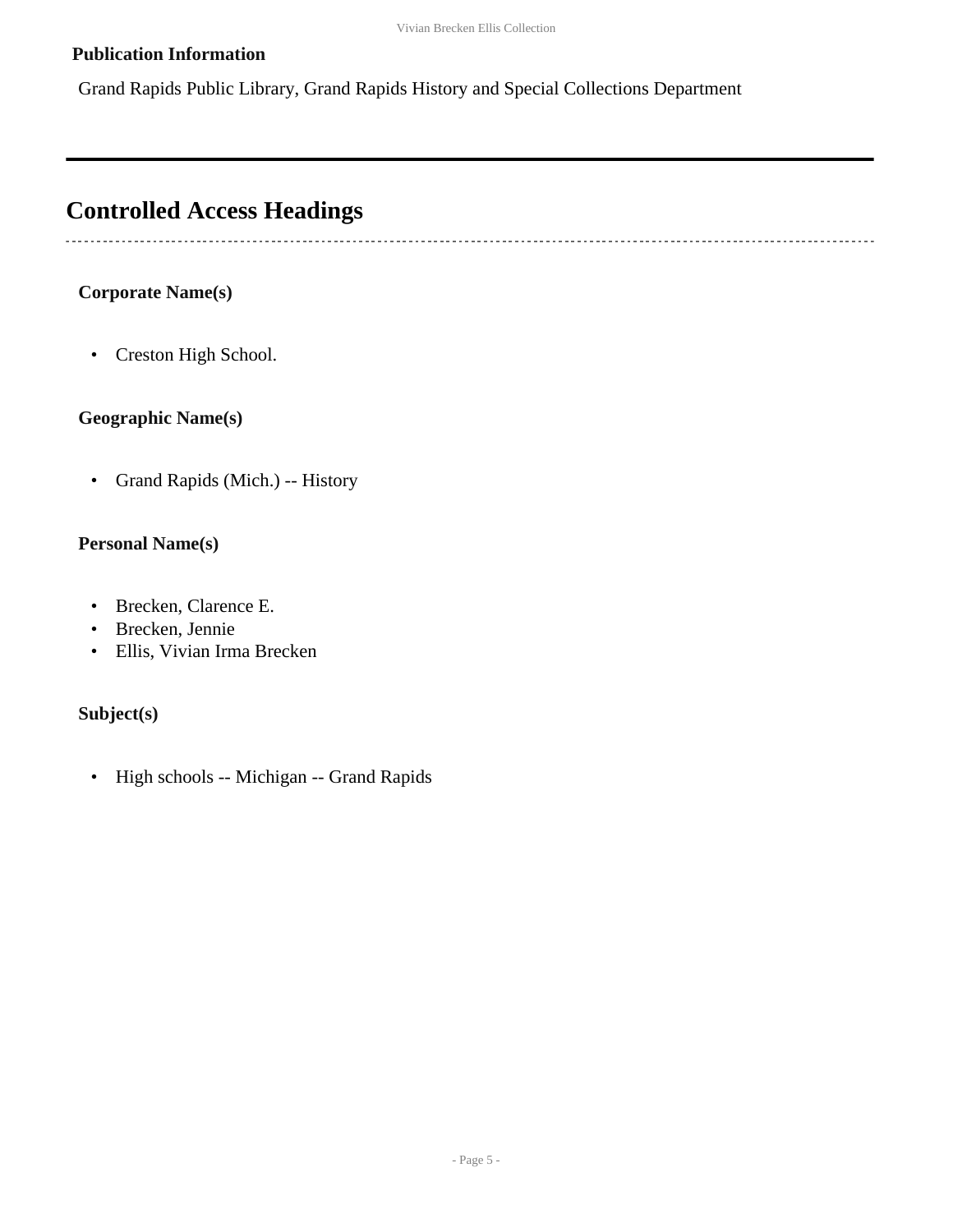# <span id="page-5-0"></span>**Collection Inventory**

<span id="page-5-2"></span><span id="page-5-1"></span>

| Vivian Brecken Ellis c. 1930 to 1988 (Bulk, 1935-1988)      |              |                |
|-------------------------------------------------------------|--------------|----------------|
|                                                             | <b>Box</b>   | Folder         |
| Homemade Christmas Card from Vivian to her Mother           | $\mathbf{1}$ | $\mathbf{1}$   |
| Comic drawing by Vivian Brecken                             | $\mathbf{1}$ | $\mathbf{1}$   |
| Grand Rapids Junior College Commencement Program June, 1940 | $\mathbf{1}$ | $\mathbf{1}$   |
|                                                             |              | <b>Box</b>     |
| Grand Rapids Junior College Diploma 1940 1.0                |              | $\overline{2}$ |
| 3rd Grade project of Vivian Brecken                         |              | $\overline{2}$ |
| <b>Jennie Brecken</b>                                       |              |                |
|                                                             |              | <b>Box</b>     |
| Michigan Public Schools Diploma 1906                        |              | $\overline{2}$ |
| Marion High School Diploma 1910                             |              | $\overline{2}$ |
| Central State Normal School Diploma 1911                    |              | $\overline{2}$ |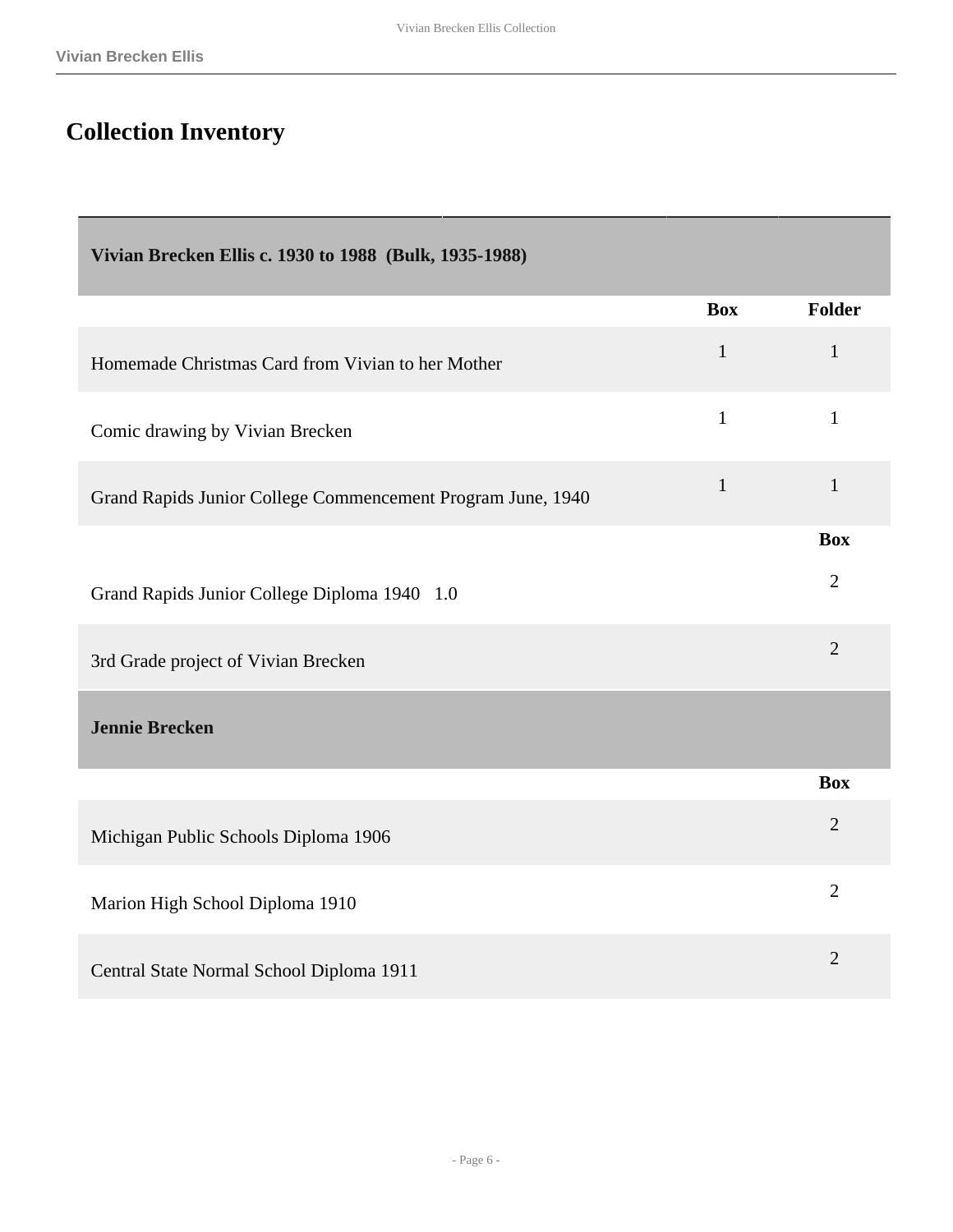| Certificate of Proficiency, Remington Typwriters  |   |
|---------------------------------------------------|---|
| Certificate of Proficiency, Underwood Typewriters | 2 |
| Certificate of Proficiency, Royal Typewriters     | 2 |
| <b>Clarence E. Brecken</b>                        |   |

<span id="page-6-0"></span>

|                                                                  | <b>Box</b>   | <b>Folder</b>  |
|------------------------------------------------------------------|--------------|----------------|
| Union Graduating Exercises June 4, 1909                          | $\mathbf{1}$ | 2              |
| Evart High School Report Card for Clarence Brecken 1912          | 1            | $\overline{2}$ |
| Christmas Postcard from Pvt. K.L Stelma to Mr. C.E. Brecken 1943 | 1            | $\overline{2}$ |
|                                                                  |              | <b>Box</b>     |
| Michigan Public Schools diploma 1909                             |              | $\overline{2}$ |
| <b>Creston High School</b>                                       |              |                |
|                                                                  | <b>Box</b>   | <b>Folder</b>  |

<span id="page-6-1"></span>

|                                                                   | <b>BOX</b> | r older |
|-------------------------------------------------------------------|------------|---------|
| Dance Card May 4, 1935                                            |            |         |
| Eighth Annual Senior Girls' Meet Program Nov 25, 1935             |            |         |
| Creston Dramatics Club "Huckleberry Finn" Program Dec 12-13, 1935 |            |         |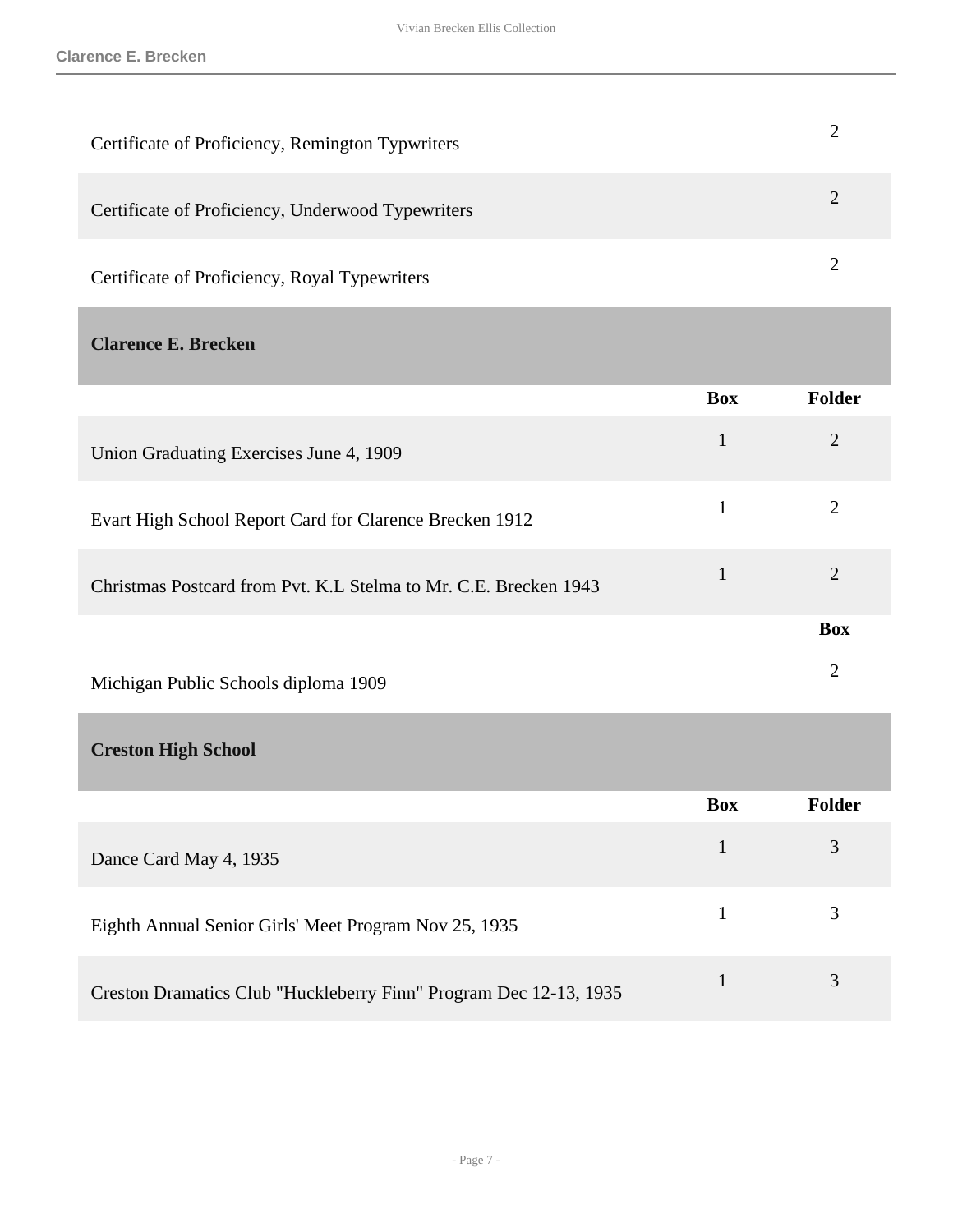<span id="page-7-0"></span>

| Junior Honor Society Ushers Ribbon                                              | $\mathbf{1}$ | 3              |
|---------------------------------------------------------------------------------|--------------|----------------|
| "The Show Off" Program (2) April 23-24, 1936                                    | $\mathbf{1}$ | 3              |
| "The Junior Revue" Program April 22-23, 1937                                    | $\mathbf{1}$ | 3              |
| Dedication of Briggs' Field. Creston vs. Union Football Program Nov 13,<br>1937 | $\mathbf{1}$ | 3              |
| 50th Reunion of the Creston High School Class of 1938 1988                      | $\mathbf{1}$ | $\overline{4}$ |
|                                                                                 | <b>Box</b>   | Folder         |
| 50th Class Reunion Program Aug 18, 1988                                         | $\mathbf{1}$ | $\overline{4}$ |
| Classmate Directory following 50th class reunion 1988                           | $\mathbf{1}$ | $\overline{4}$ |
| <b>Reunion Flier 1988</b>                                                       | $\mathbf{1}$ | $\overline{4}$ |
| <b>Scrapbooks</b>                                                               |              |                |
|                                                                                 |              | <b>Box</b>     |
| Scrapbook of Vivian Brecken 1928-1935                                           |              | $\mathbf{1}$   |
| Scrapbook of Vivian Brecken                                                     |              | $\mathbf{1}$   |
| French class assignments of Vivian Brecken                                      |              | $\mathbf{1}$   |